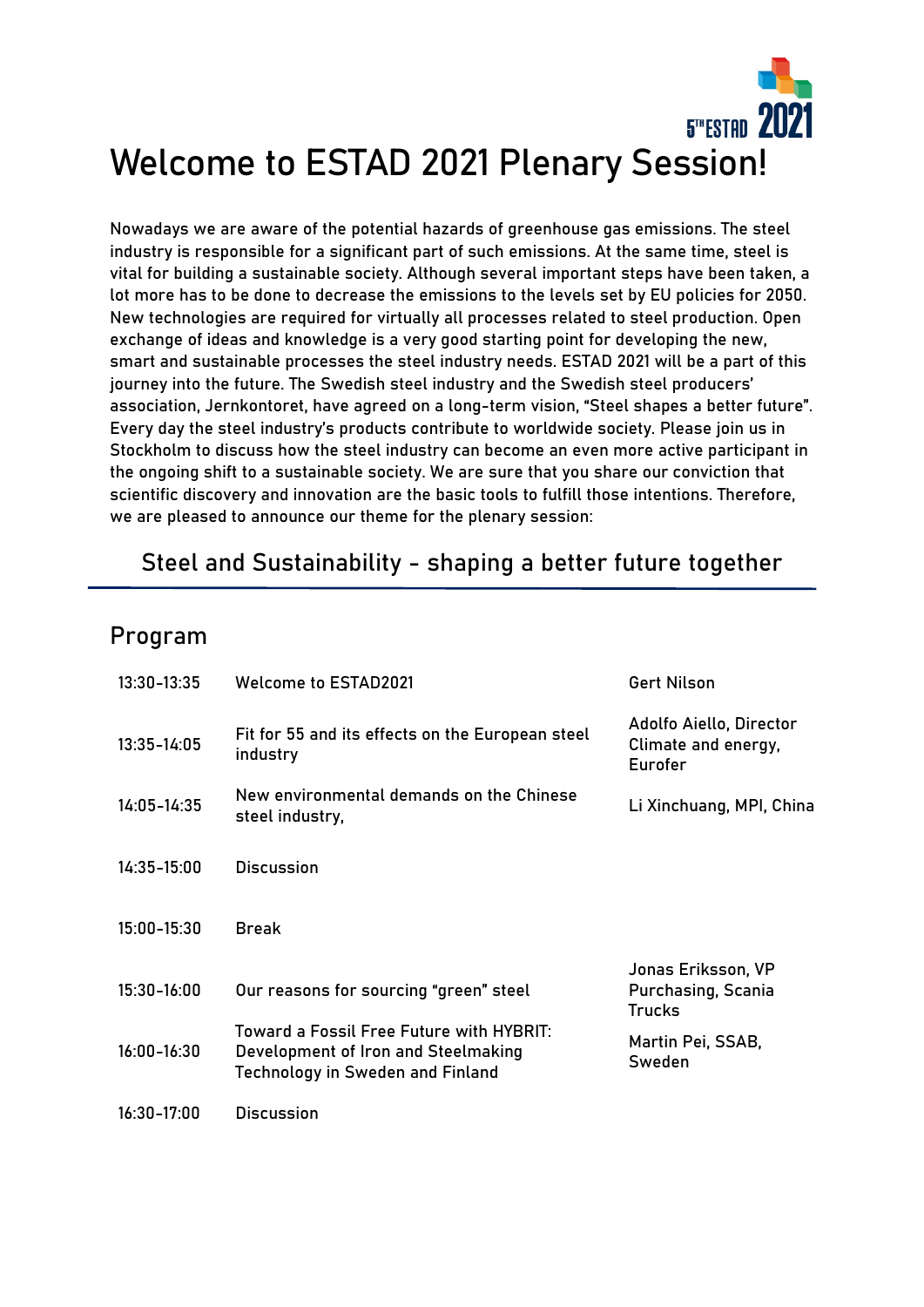

# About our Speakers

## Karin Klingenstierna (Moderator)

Karin Klingenstierna, professional moderator, has been leading hundreds of events, seminars, conferences, debates, and congresses, for 25 years , in Sweden as well as internationally. She is a generic moderator. Among her assigners are Jernkontoret, WHO Europe, Volvo, Astra Zeneca, The University of Gothenburg, The Swedish Association of Graduate Engineers, the Swedish Public Health Agency, The Swedish Transport Administration, The Aerospace and Defense PLM Action Group , The Swedish National Road and Transport Research Institute, and Business Arena , the leading



Nordic real estate annual event. Karin looks forward to being the chair of the ESTAD 2021 plenary session.

### Gert Nilson



Gert Nilson is the technical director at Jernkontoret and the host of ESTAD 2021. He has a broad industry background and experience from the USA and Germany. Creativity and innovation are in focus when Gert Nilson talks about the future of industry.

### Adolfo Aiello

Adolfo Aiello is Director Climate & Energy at EUROFER since July 2015. He leads the advocacy and technical work on climate & energy issues, including Emissions Trading System, carbon border adjustment, renewables, and energy efficiency. Adolfo has more than 10 years' experience in Brussels-based trade associations on these topics. He holds a M.A. in European Studies at the College of Europe with a thesis in EU trade policy.